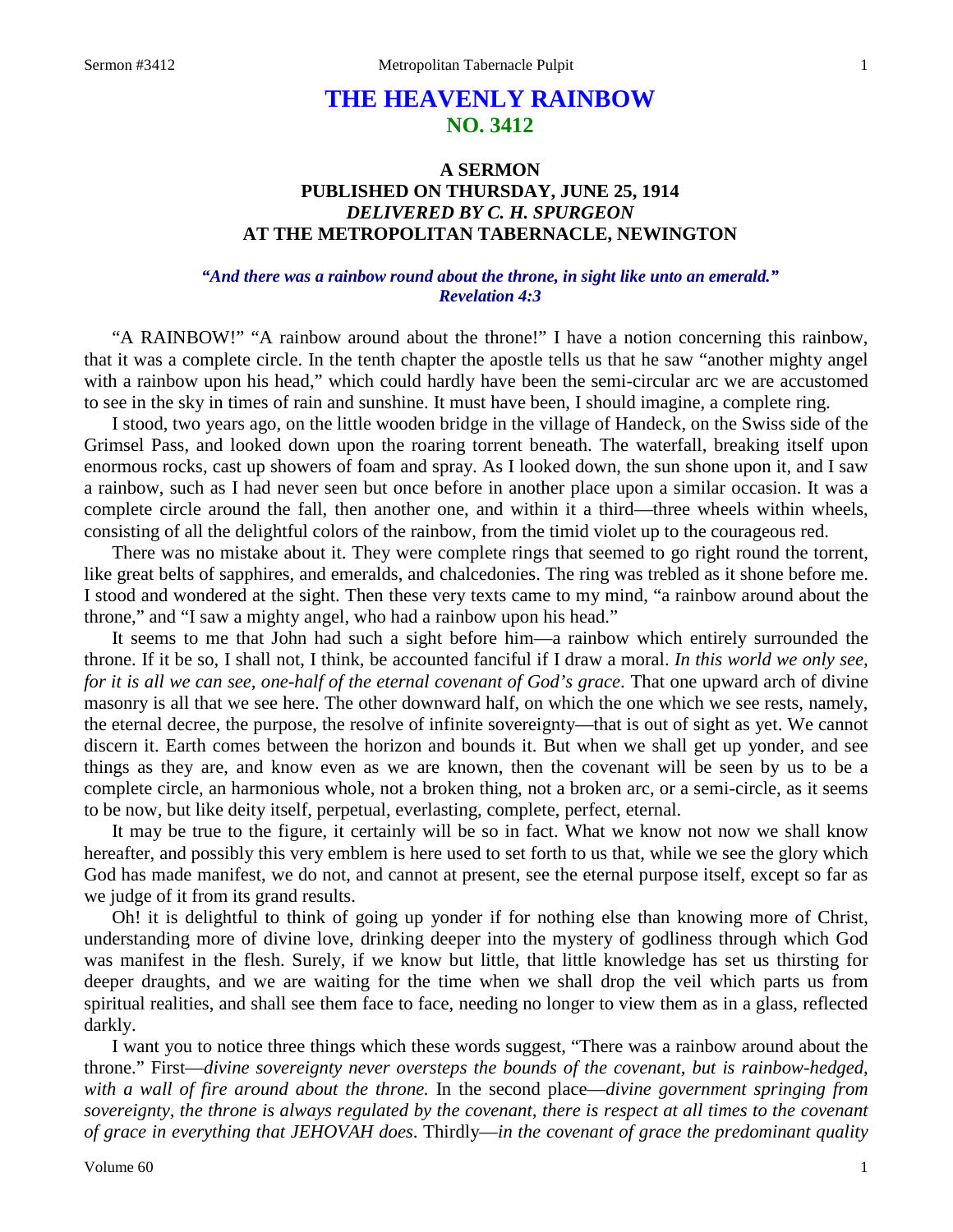*is grace, "it was in sight like unto an emerald," which I will further explain indicates that loving kindness and tender mercy towards men ever shine radiant in the covenant*.

First, then, "there was a rainbow round about the throne."

#### **I.** DIVINE SOVEREIGNTY NEVER OVERSTEPS THE BOUNDS OF THE COVENANT.

"There was a rainbow round about the throne"—as though the rainbow hedged the throne, belted it, girt it round about. God's sovereignty must, of necessity, be absolute and unlimited. He made everything, and as nothing existed before God, or independent of God, He had a right to make what He pleased, and to make all that He did make just after His own will and pleasure. And when He has made, His rights do not terminate, but He still continues to have an altogether unlimited and absolute power over the creatures of His hands. He claims the right for Himself. "Hath not the potter power over the clay to make of the same lump one vessel to honour, and another to dishonour?"

God has the power to create, and the power afterwards to use that which is created for the purpose for which He has made it. "Shall I not do what I will with mine own?" is a question which the Almighty may well ask of all His creatures who would dare to bring Him to their bar, and blasphemously re-judge His judgment, snatch from His hands the balance and the rod, and seek to set themselves up as censors of the Holy One.

Whenever men say, "How can God do this?" and "How shall He do that?" it should always content us to answer, "Nay, O man, but who art thou that repliest against God?" for whether we will have it or not, still God has said it, and He will stand to it. "I will have mercy on whom I will have mercy, and I will have compassion on whom I will have compassion"—so then, it is not of him that willeth, nor of him that runneth, but of God that showeth mercy.

But as one truth is always to be taken in its relation to another truth, and not to be isolated from its natural kindred, it is a delightful consideration that God, in His absolute sovereignty, never does violence to any of His other attributes, and *above all, never does violence to the covenant*. The covenant still surrounds the sovereignty, and practically hedges it within its bounds.

*God is practically, as far as we are concerned, bound by His own revelation of His own character.*  He has been pleased to tell us that He is just, and that He is the Lord God, merciful and gracious. In a few words, He has given us the sum of Himself by saying that "God is love." When a man says concerning himself, "I have a right to do as I like, but I am generous as well as just," you feel sure he will exercise the right which he claims in a manner according to, and consistent with, his own statement of what he is, and if he has rightly estimated his own character, he will give bountifully and pay honorably.

Rest assured, then, that God's sovereignty never will prove Him to have misrepresented Himself, or to have deceived us. When He says that He is just, He neither can nor will act unjustly towards any creature He has made. There was never a pang or a pain inflicted arbitrarily by God. God never pronounced a curse upon any man unless that man had clearly and richly earned it by his sin. No soul was ever cast into hell by sovereignty. God takes counsel with Himself, but He stoops not to caprice.

How comes the hapless creature, then, to this dread torment? Sin brings the sinner into a ruined state, justice pronounces the sinner's doom. Sovereignty may let that doom stand. What if it moves not to avert the issue. Justice it is that pronounces the curse. Be assured, man, however much you may kick against the doctrine of election, you have no reason to do so. Whatever that doctrine may involve, it is not possible but that God must, and will, act towards you in a way so strictly just that, when you yourself come to discover it in eternity, you will not be able to cavil, but be compelled to stand speechless. Moreover, God has been pleased to assure you that He is love, that He is merciful and gracious, slow to anger, and plenteous in mercy.

Now, whatever sovereignty may decree, you may rest assured that the decree will be in consonance with the fact that God is full of mercy, grace, and truth. I know some of you set up the decree of God like a huge monster before you. You paint a horrible picture, as though the visage of Him that speaks to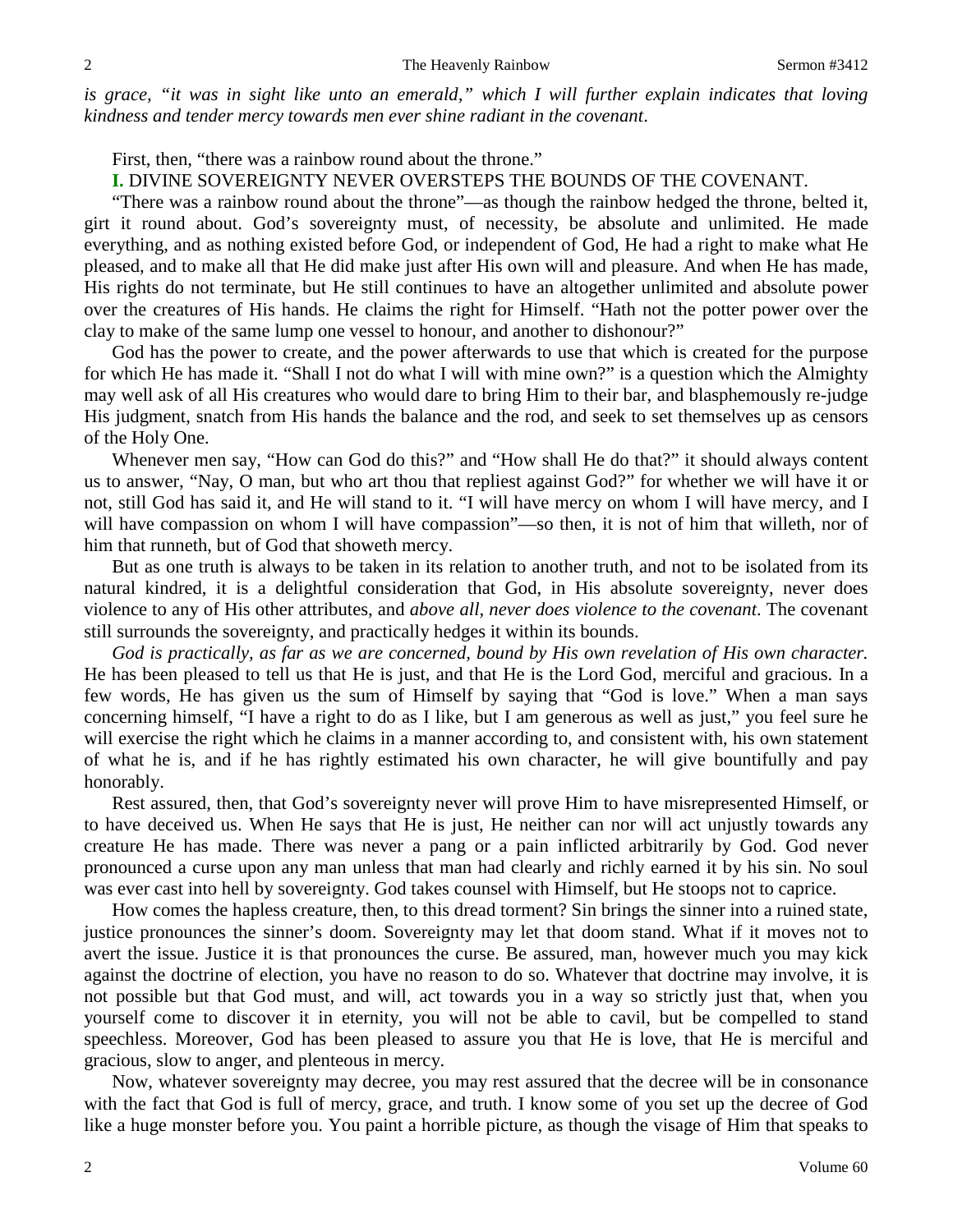you from heaven were cruel and pitiless. But that picture is drawn by your perverse imagination, it is not God's portrait of Himself, for He says, "As I live, saith the LORD God, I have no pleasure in the death of him that dieth, but had rather that he would turn unto me and live." God mocks not when He says, "Turn ye, turn ye; why will ye die, O house of Israel?"

That is honest emotion which God feels over a sinner who ruins himself when He cries, "How shall I give thee up…how shall I make thee as Admah? how shall I set thee as Zeboim? mine heart is turned within me, my repentings are kindled together"! God wills not the death of a sinner, but had rather that he should turn unto Him and live. So He Himself assures us, and sovereign as He is, yet He still remains both just and gracious forever, and let us not doubt it for a moment. The rainbow, the rainbow of His own glorious attributes of mercy, ever surrounds the throne.

It is equally certain, taking another view of this subject, that *God's sovereignty never can by any possibility run counter to the promise which He Himself has made.* God has a right to do as He wills with His own, but when He once, in His sovereignty, chooses to make a promise, He would be unfaithful if He does not keep it, and it is not possible that He can be unfaithful, for none of His words ever did fail, or ever shall. He has been true to the very jots and tittles of all that He has Himself declared.

Never in any case has any man been able to say that God has spoken in secret, and said to the seed of Jacob, "Seek ye my face," in vain. I want every unconverted person here to be careful to note this truth. Whenever you find a promise in God's Word, do not let the thought of predestination scare you from it. Predestination can never be contrary to the promise. It is not in election, or reprobation, or in any doctrine that asserts divine sovereignty to make the promise of God to be of none effect.

Take a promise like this—"He that believeth and is baptized, shall be saved." If you believe, and if you are baptized, you have, then, God's Word for it—you shall be saved. Be sure of it, that stands fast. Heaven and earth may pass away, but that Word shall not fail you. God will keep His Word of truth with you, and at the last tremendous day you shall find that since you believe, God will save you.

Take another, "Whosever calleth upon the name of the Lord shall be saved." Then, if you call upon the name of the Lord, that is, if with hearty, earnest prayer, you cry to God, and if with your whole soul you take Him to be your all in all, calling upon His name as the heathens do upon their gods, when they avow themselves to be their followers—if you do this, you shall be saved.

Now, I beseech you, remember that no decree can possibly run counter to this. You say, "What if the decree shall destroy me!" Man, His promise is the decree. The promise of God is His eternal purpose, written out in black and white for you to read. So far from the counsel of eternity being contrary to the revelation in time, the revelation in time is nothing more than a transcript of what God resolved to do from before the foundation of the world.

Take any promise you will. Let it be this, if the others seem to miss you—"Come now, let us reason together; though your sins be as scarlet, they shall be as wool." Now, your sins *are* as scarlet, and you *are* willing to come and reason with God, and you find that when He reasons with you, He tells you that you must rest in the blood of Jesus, leave your sins, and depend wholly upon Christ. Well, now, after you have so done, you have God's Word for it that those scarlet sins of yours shall be "whiter than snow." Well then, they must be so. It is not possible that anything unknown to you should come in and make void the promise which is known.

I will read again that verse I just mentioned, "He has never spoken in secret, and said to the seed of Jacob, Seek ye my face in vain." God has not said behind your back what He has not said to your face. He has said, "Come unto me, and I will give you rest." He has said, "Oh! ye thirsty, come and drink." He has said, "Whosoever will, let him come and take of the water of life freely."

There is nothing in that mysterious roll, which no human eye has ever seen, that can be in conflict with the golden promises which gleam in the book of God's Word upon every needy sinner that comes and trusts in the Lord. There is a rainbow round about the throne. Sovereignty never gets out of the circle of the promise.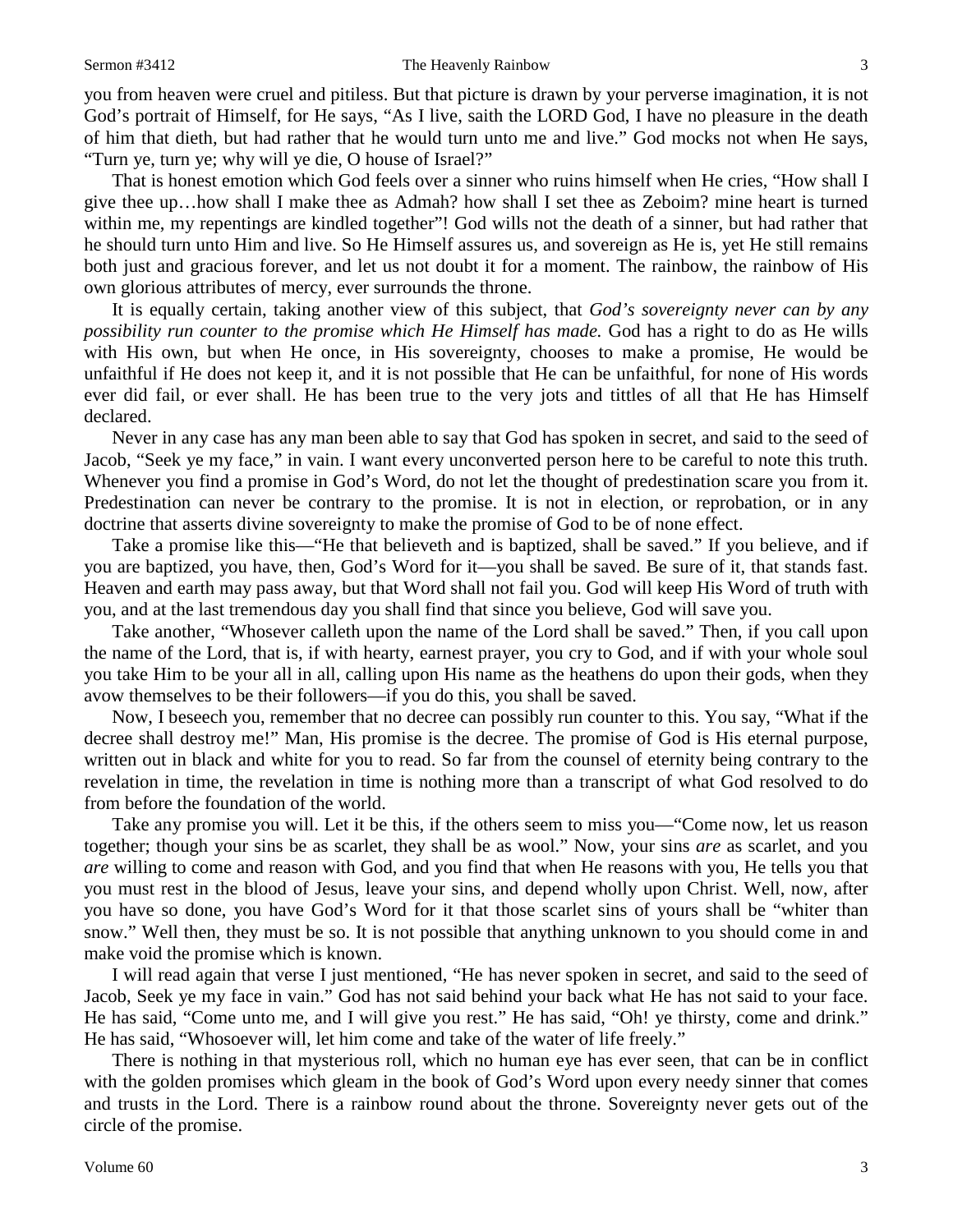Oh! child of God! Your heavenly Father, in His sovereignty, *has a right to do with you, His child, as He pleases, but He will never let that sovereignty get out of the limit of the covenant.* As a sovereign, He might cast you away, but He has promised that He never will, and never will He. As a sovereign, He might leave you to perish, but He has said, "I will not leave thee nor forsake thee."

As a sovereign, He might suffer you to be tempted beyond your strength, but He has promised that no temptation shall happen to you, but such as is common to man, and He will with the temptation make a way of escape. Let no dark thought ever cross your mind that, perhaps, towards you He will deal arbitrarily. It is not so. He will carry out His purpose to you, and of that purpose He has already informed you by telling you that you are His, His adopted child, and you shall be His forever and ever.

In the second place—

## **II.** THE RULING GOVERNMENT OF GOD IN THE WORLD ALWAYS HAS RESPECT TO THE COVENANT OF GRACE.

*It is so in great things.* He set the bounds of the nations according to the number of the children of Israel. When you read God's Word, Egypt comes upon the stage—Assyria, Babylon, Greece, and Rome. Yet what are they but a sort of background? They come and they go, for all their secular grandeur as mere accessories. The central figure is always the election of grace, the people of God, for the rest, they are merely the ploughmen and the vinedressers for the Lord's own people. Sometimes these nations are nursing fathers. At other times they are sharp rods, whichever they may be, they are mere instruments.

The Bible speaks of them as so much scaffolding for the building of the living temple in which the mercy of God shall be displayed. Whenever you read, or hear people talk about prophecy, you may depend upon it that inspiration has not been given to tell of Louis Napoleon, or any other earthly sovereign. It is not the history of Prussia, Russia, or France, that the heavenly apocalypse unveils. The whole Book is written for His people, it gives us the history of the church, but it does not give us the history of anything else.

The way to read the Book, if you do read it, is with this central thought in your minds, that God has not revealed to us anything concerning Assyria, Babylon, Greece, or Rome for their own sakes, but He has referred to them because they happen to have a connection with the history of His church. That is all, for He has chosen Jacob to Himself, and Israel to be His peculiar treasure.

My brethren, I believe that when kings and potentates meet in the cabinet chamber and consult together according to their ambition, a Counselor whom they never see pulls the strings, and they are only His puppets, and even when armies meet in battle array, when the world seems shaken to and fro with revolutions, and the most stable thrones quiver, as though they were but vessels out at sea, there is a secret force working in all. The end and drift of these momentous actions is the bringing out of the chosen race, the salvation of the blood-bought company, and the glory of God in the redeeming of the world unto Himself.

When you read the newspaper, read it to see how your heavenly Father is managing the world for the good of His own children. All else, be it the disposal of a throne, the settlement of a political question, or the winning of a boat race, are minor things compared with the interests of the election of grace. All things are revolving and cooperating for good. They are working together for good to them that love God, and are the called according to the purpose of His grace. By them He will make manifest throughout the ages unto the angels and the principalities, His manifold wisdom.

Now, as this is the case in the great, *it is equally so in the little*. In all your smaller affairs God always governs with respect to the covenant. Your worst afflictions are still meant for your good, for this is one clause in the covenant, "Surely in blessing, I will bless." When you come to the worst, even should that happen to be at the close of life, you will find that God has still kept within covenant engagements.

Hear what David said upon his bed of pain, "Although my house be not so with God, yet"—oh! gracious "yet"!—"yet hath he made with me an everlasting covenant, ordered in all things and sure." You have lost your property, it is a sad thing for you to come down in the world, but this always was in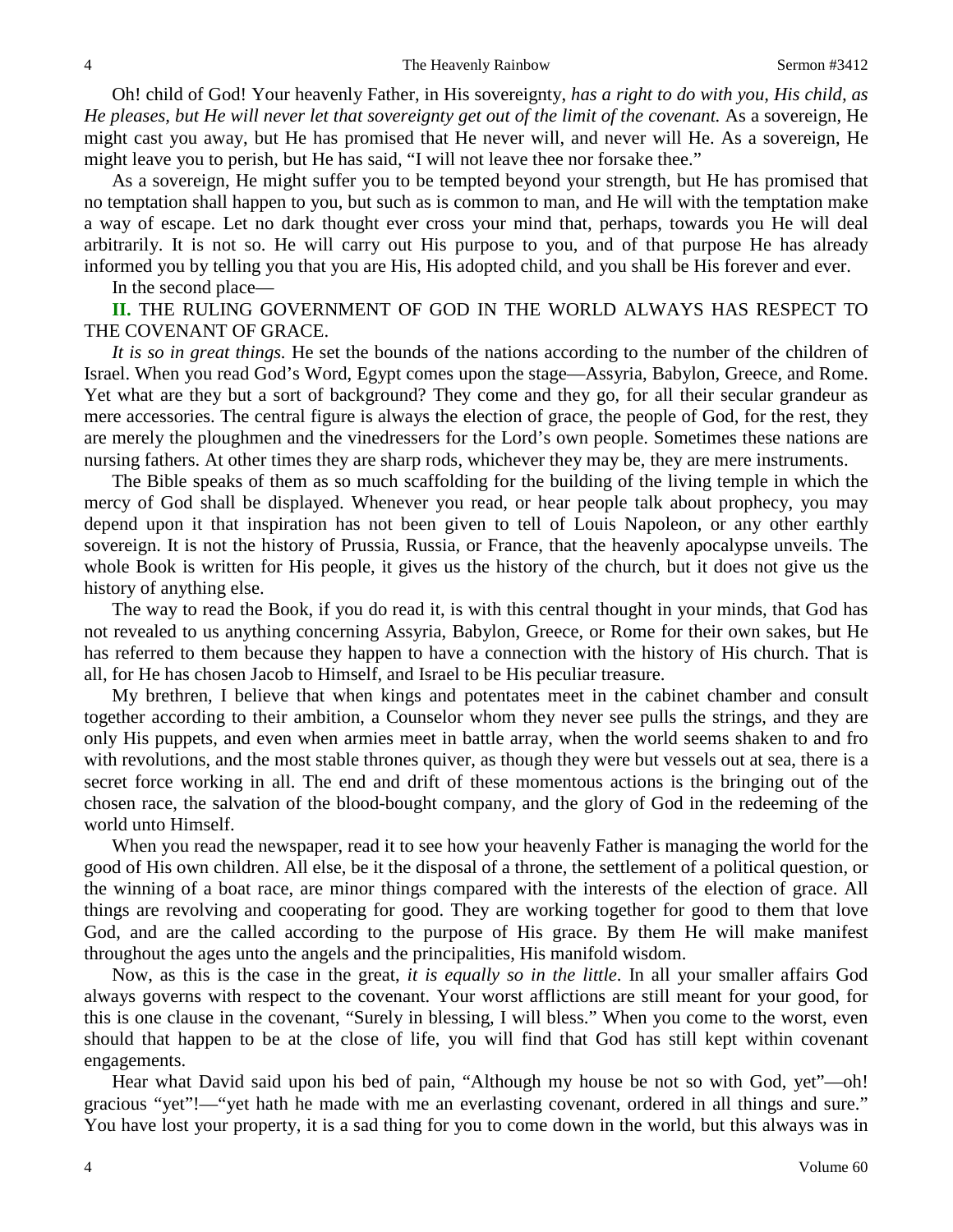the covenant. Have you never read it? "In the world ye shall have tribulation, but be of good cheer, I have overcome the world."

Lately, when you have been in prayer, you have had but little comfort, and when you have read the Word of God, it has not seemed to gleam with delight to you, but rather the Book has seemed dark. Well, well, that is in the covenant. Did I not read it to you? "As many as I love I rebuke and chasten; be zealous, therefore, and repent."

Perhaps you have been backsliding. It is sad that it should be so, and now you have lost much of your enjoyment, and you are exceedingly cast down. But did you never read it, "The backslider in heart shall be filled with his own ways"? Do you not know it to be a promise from God—really a promise? "If his children err from my commandments, then will I visit their transgressions with the rod; nevertheless, my covenant will I not take away from him, nor suffer my loving-kindness to fail"? You are only receiving now what God has promised to give to you.

Look upon these things as tokens that God is faithful. We are told in the covenant God made with Noah, that "seed-time and harvest, summer and winter, shall never cease." Now, the snow has fallen today, and it is bitterly cold, but my brethren, it was in the covenant that the winter should not cease. No doubt, when the harvest comes, and the summer laughs with joy, we shall say, "How good God is, and how true He has been to His covenant, that there should be a harvest and a summer!" Ah! but when the seed is cast into the cold soil, and the frost covers it, you ought to be equally grateful to the faithfulness of God, for this is one part of the promise. If He did not keep one part, you might be afraid that He would not keep the other.

Just so is it spiritually. Your troubles are promised to you. "In the world ye shall have tribulation." You have got your troubles. "As many as he loves he chastens." You have got the chastening. Be, therefore, thankful that you have another proof of the divine faithfulness towards you. There is a rainbow round about the throne, and let the throne decree what it may, the scepter is never stretched beyond the boundary of covenant love. It is impossible for God to deal towards His people contrary to the spirit which breathes in the two immutable things in which it is impossible for Him to lie, and by which He has given strong consolation to those who have fled for refuge to the hope which is set before them in the Gospel.

Our third point is that—

**III.** IN THE COVENANT OF GRACE, REPRESENTED BY THE CIRCULAR RAINBOW, LOVE AND GRACE ARE ALWAYS CONSPICUOUS.

The emerald, with its green color, is always taken to represent this green earth and the things which concern the dwellers therein, and it has always been viewed as a type of mercy. It is a soft and gentle color, the most agreeable to the eye of all the colors, the vibrations of light caused by it being found to be more suitable to the optic nerve than the vibrations of any other color. Scarlet, and such bright colors, the emblems of justice and vengeance, would soon destroy the eye, and white, the emblem of purity, cannot long be endured.

Those of us who have crossed lofty mountains covered with snow have had to suffer as long as we have been there from snow blindness. The human eye would soon cease to perform its functions if the earth were long covered with snow and if we had nothing to relieve the eye. Green is the color that suits mankind, and it represents the mercy, the tenderness, and the benevolence of God towards mankind.

Whenever you read the covenant, read it in the light of the emerald. I have sometimes thought that some of my brethren read it in another light. I think I have heard prayers which, if translated into plain English, would run something like this, "Lord, we thank You that we are elected. We bless You that we are in the covenant. We bless Your name that You are sending sinners down to hell, cutting them off and destroying them, but we are saved!"

I have sometimes thought I have caught in such prayers an air of complacency in the damnation of sinners, and even a little more than that—I have fancied I have seen in certain hyper-Calvinists a sort of Red Indian scalping knife propensity, an ogre-like feeling with respect to reprobation, a smacking of lips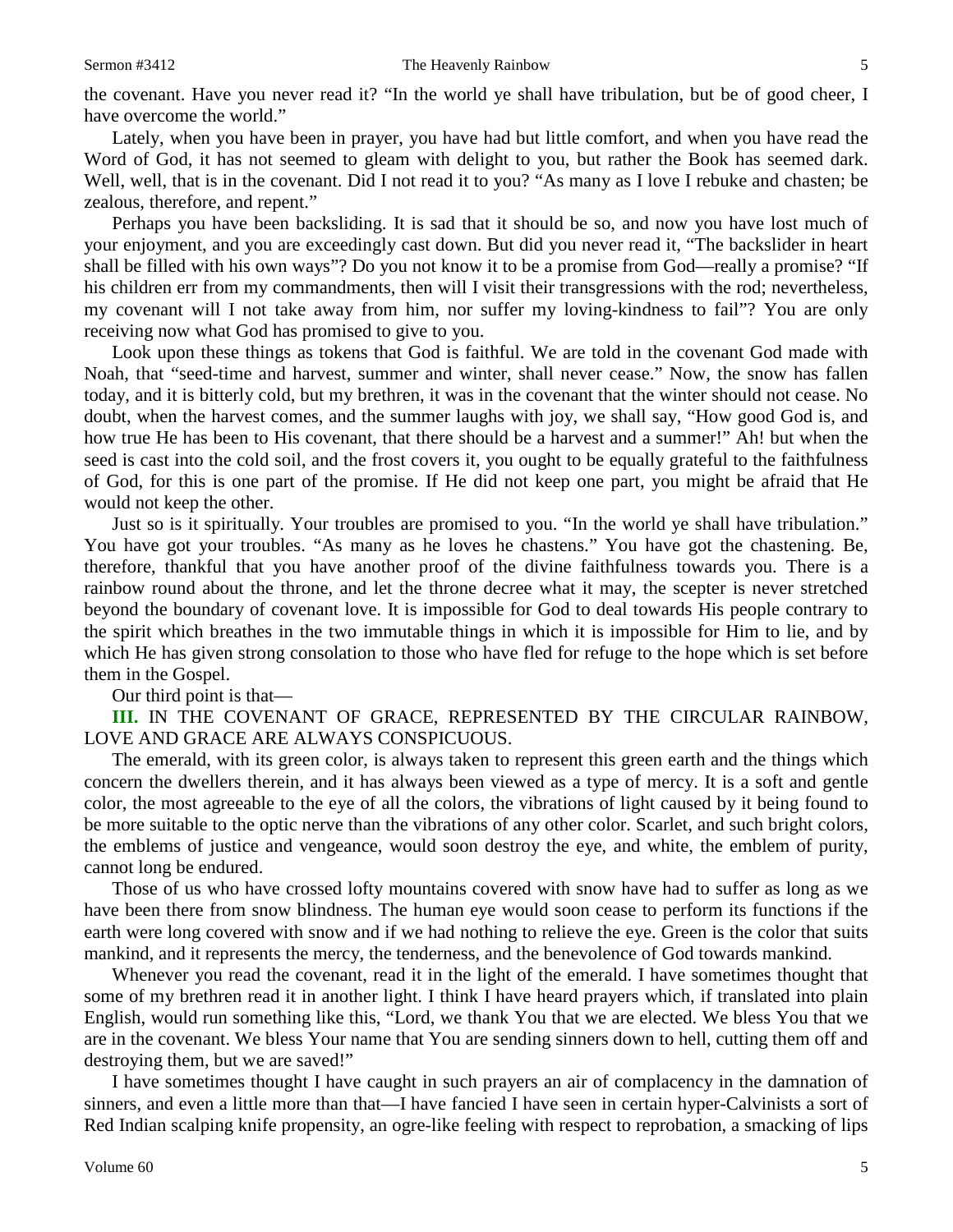over the ruin and destruction of mankind, as to all of which, I can only say that it seems to me to be "earthly, sensual, devilish."

I cannot imagine a man, especially a man who has the spirit of Christ in him, thinking of the ruin of mankind with any other feeling than that which moved the soul of Christ when He wept over Jerusalem, crying, "How often would I have gathered thee as a hen gathereth her chickens under her wings!" Let no one imagine that the spirit of Calvinism is a spirit of hostility to universal humanity. It is not so. It is a perversion and a caricature of the expositions of Calvin and Augustine, and of the apostle Paul, and of what our Master preached, to represent us as thinking with complacency of the ruin of any one of the human race.

My brethren, when I have sometimes heard statements made about the fewness of those who will be saved at the last, I have thought that surely the rainbow round about the throne of the God whom such people worshipped must have been scarlet in color. It could not have been "in sight like unto an emerald." There must have been a predominance of vengeance in it and not of mercy. Why, I firmly believe that at the last, it will be found that there are more in heaven than in hell, for when the great winding up of the drama shall come, Christ will in all things have the preeminence.

Now, alas! there be few that find the narrow road, while broad is the gate of hell, and many there be that go in thereat. We are in the minority now, but when I think of the countless hosts of little children, elect of God, who have gone from their mother's breasts to glory, not having passed through actual sin, but being bought with precious blood, I can see a vast multitude that belongs to Christ.

And when I look forward to that brighter age, when the nations shall flock to the feet of Christ, and tens of thousands and hundreds of millions shall sing His praises from the rising of the sun to the going down of the same, I rejoice to think that then the Lord Jesus Christ will see of the travail of His soul, and will be satisfied, and it is not a little that will satisfy Him.

I have sometimes thought with a certain good divine, that when the King comes to end His reign, there will be found no more in prison, in comparison with the great number of His creatures, than in any well-ordered government there will be of persons convicted of crime compared with the population. At any rate, let us hope so. We have no right to speak positively where we have no positive declaration, but it is significant that there is always a prominence given in Scripture to the grace, the mercy, the goodness, and the loving-kindness of God.

Surely Scripture would not tell us this unless it would also seem to be so in the universal providence of God. I believe that in the rainbow, the emerald will be the most conspicuous, and that grace will be "in heaven the topmost stone," for it "well deserves the praise."

And now, in conclusion, my dear friends—

**IV.** LET ME MAKE ONE OR TWO PRACTICAL REMARKS.

Let me exhort you all *to understand the covenant, of which the rainbow is the symbol*. I am sorry to say that there are many professors who do not know what the covenant means. I have been told that there are pulpits where the word "covenant" is scarcely ever mentioned, so that the congregation really do not know what the covenant of grace means.

Now, the old Scotch divines, and our own Puritan forefathers, were of opinion that the two covenants are the very essence of all theology. When a man gets a clear view of the covenant of works, sees how it was made with Adam, and broken, and how it involved our ruin, and then gets a clear view of the covenant of grace made with the Second Adam, the conditions of which are all fulfilled by Him, so that the covenant cannot be broken by us, and all the provisions of that covenant are made sure by His having fulfilled His suretyship and sponsorship on our behalf, when a man gets a hold of these two things, why, he cannot be an Arminian.

It is impossible, but he must keep pretty near to those grand old doctrines which we call the doctrines of grace. If any man says to me, "What is the one thing which I have to learn to be a sound preacher of the Gospel?" I think I should say, "Learn to distinguish between the covenant of Hagar, which is Sinai in Arabia, and the covenant of Sarah, which is the covenant of the New Jerusalem, which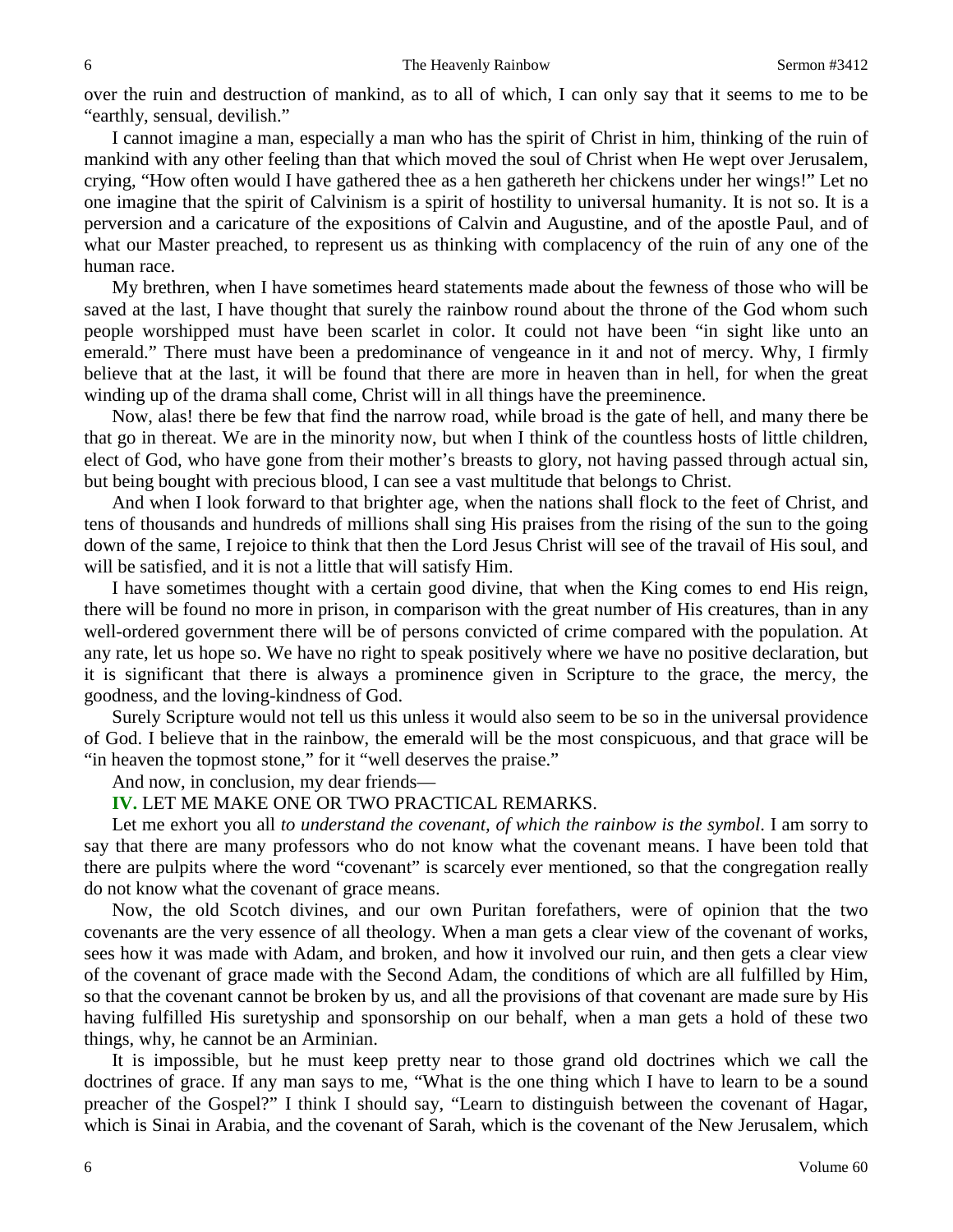is of promise, the distinction between works and grace, between debt and gift, between the works of the law and the abounding loving-kindness of the Lord our Lord."

May I ask young members of the church to read the Scriptures upon this point, and to ask their older friends to instruct them in the matter of the covenant? It is such an important point, that I would press it very earnestly. I hope you do not wish to go to heaven like those of whom the Savior speaks, and who enter into life halt, or maimed, or having but one eye. Oh! no, but seek to clear away ignorance. That the soul be without knowledge is not good. Get a clear view of these things, for by so doing you will be comforted, you will be strengthened, you will be sanctified.

But *if you do understand the covenant, have a constant regard to it*. There is a sweet prayer, "Have respect unto thy covenant." We pray that to God. Well, He does have respect to the covenant. He has the symbol of it all round His throne. He cannot look anywhere without looking through His covenant. He sees us, He sees the world, He sees all things through that rainbow which is round about the throne. He sees all human affairs through the medium of the great Mediator, the Covenant Angel, the Lord Jesus.

Well now, what you ask God to do, and what He does, do for yourselves. Have respect unto the covenant. Do you ever think of the covenant? Some, I am afraid, do not think of it by the month together, and yet the covenant—oh! brethren, it is a casket full of wealth! it is a fountain full of crystal streams, it is the heaven out of which the manna falls, it is the rock out of which the living waters flow—the Rock Christ, who is the essence of the covenant to us.

Live upon the covenant in life, and let it claim your last accents in the moment of death. This covenant of grace rejoice in all the day. Live upon the choice morsels which God has laid up in store for you in it. The covenant! The covenant! Oh! keep your hearts, keep your thoughts, keep your eyes constantly thereon.

And oh! *get comfort from the covenant!* Do not merely think of it, but really lay hold upon it. You are in covenant with God. It is not a question with *you,* as a believer in Christ, whether God *may* keep you, and bless you, and cause His face to shine upon you. He *will* do so, He cannot do otherwise, if I may use such language concerning Him, because, though He is free, yet He has bound Himself by His promise, He has bound Himself by His oath, He has put Himself within the limit of the rainbow, and out of that He cannot, and will not, go. It encircles His throne and Himself.

You may go up to His throne humbly, but still go there with boldness. You do not come like a common beggar. You do not knock at the door as a man does at your door, a chance beggar asking for charity. You have got a promise. Come, then, as a man goes into the bank who has got a bank-bill that is sighted, and now the day is come for it to be paid. Go to God, making mention of the name of Jesus, with the humble boldness with which a child asks of its own loving parent what that parent has often promised to bestow. Let the comfort of the covenant be yours continually.

And if you have this comfort, *never, never be so base as to indulge hard thoughts of God*. It is very easy for me to say this to you, but it will not always be so easy for you to practice it. Ah! friends, we think we can take God's will and be submissive to it, and acquiesce in it, but when it presses hard upon us, then is the proof. When a man gets into the fining pot and the crucible is put into the fire, they will show what faith he has got. Ah! it is hard when you get a heavy stroke, when you are told that such and such a one who is very dear to you will die ere long, or when you know that you yourself have a fatal disease about you, it is hard then to say, "The LORD liveth, and blessed be my rock!" or "The LORD gave, and the LORD hath taken away, and blessed be His name."

It was admirable in David, that when he began one of his mournful psalms, he knew that he was going to groan a good deal, so he said, "There is one matter we will set right before we get out of trim. Truly God is good to Israel." That is settled. He puts that down as the first thing when he gets into the box as a witness. He says, "I am confused today, and tumbled up and down in my wits, but before I say anything I ought to say this one thing, I solemnly declare before men, angels, and devils—Truly God is good to Israel! As for me, my feet had well-nigh gone, my steps had almost slipped," and so on, but he begins with that.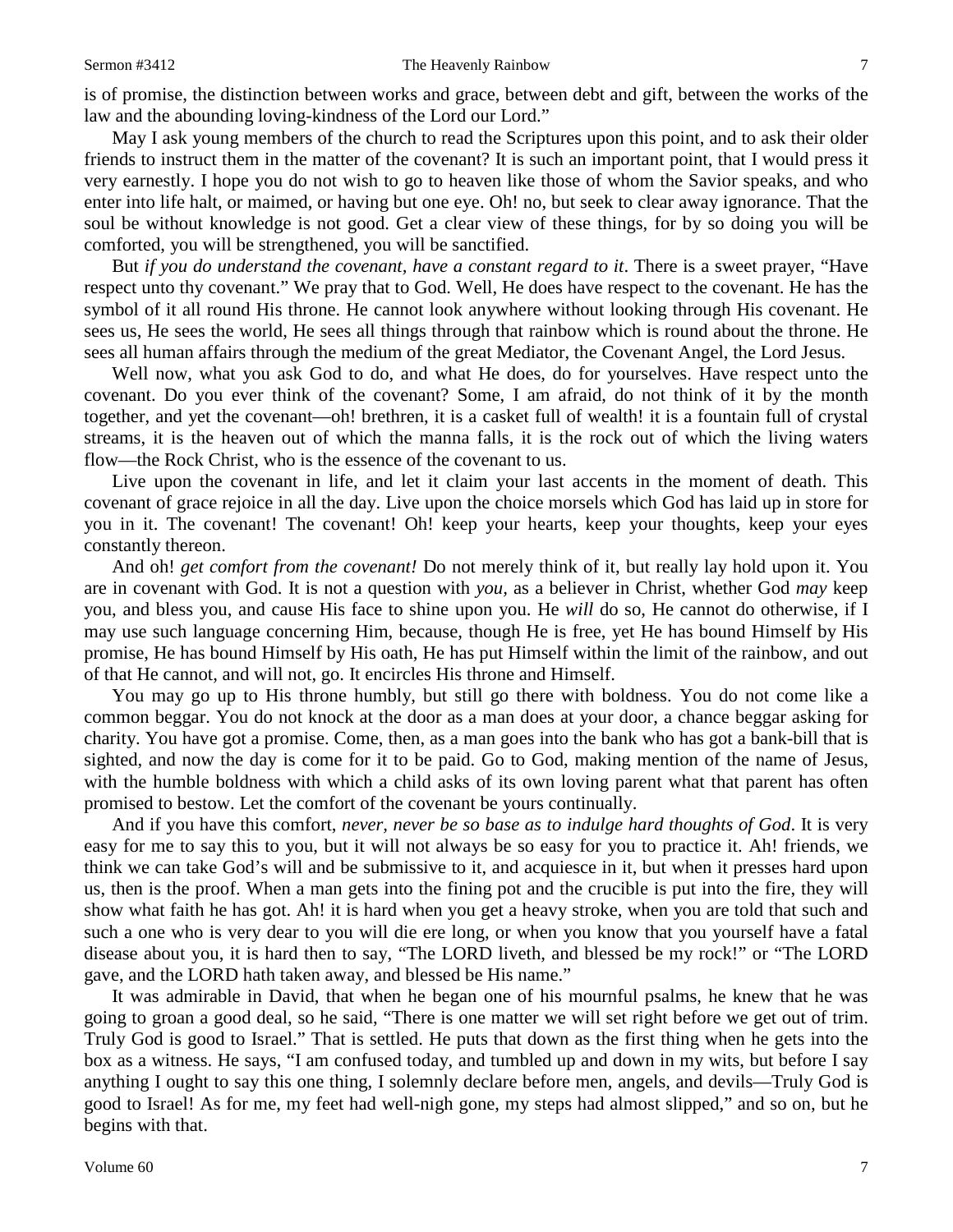Now, settle that, settle that in your soul. Put that down like an anchor, right deep in the sea. Come winds, come waves, come hurricanes! God is good, God is faithful, God will keep His covenant. Every dark and painful line meets in the center of His love. It must be right. Never let your soul be envious of the wicked when you see their prosperity, but still rejoice in your God, and let Him do as He wills.

*If you do know anything about the sweetness of the covenant, when you meet with a poor child of the house of Israel, tell him about it, and as you do not know who he may be, tell everybody about it.* There may be one of your brethren with whom you are to live in heaven, sitting next you in the pew. Since I mentioned last Sunday night that there was a young person who had been here for two years, and nobody had ever spoken to her, I have had a letter from a young man to say that he is in the same case.

Oh! dear! You know how I told you on Sunday night that I was ashamed of some of you, but I did not know in which part of the chapel you were, and therefore, as I did not know who it was, I could not be ashamed of you, but get you to be ashamed on your own account. Now, you see, there are two cases, and I am afraid, if we get more testimony, it would go to ever so many places in the Tabernacle. Do not let it be so!

Let each one pluck up heart, and say unto his fellow, "Know the Lord." Let each man say to his neighbor, "Have you tasted the sweetness?" Who finds honey and eats it all? You ought to say, like the Syrian lepers, "This is a day of good tidings; if we tarry here, peradventure mischief will befall us; let us go even into the camp of Israel, and let us tell them of this thing." Spread abroad the good news. Who knows how many you may bring to my Master's footstool, to their salvation, and to your own comfort and joy?

## **EXPOSITION BY C. H. SPURGEON**

#### *REVELATION 18:21-24, 19:1-10*

Blessed is he that reads and understands the prophecy of this Book.

We have no difficulty in knowing to what city this great Babylon refers, for the Church of Rome, in the plenitude of its wisdom, has taken the title to itself in attempting to claim that Peter was the first bishop of Rome. They quote the text, "The church that is in Babylon saluteth thee," that church, they say, being the church in Rome. Therefore, Rome is Babylon. Besides, the whole of the eighteenth chapter gives such a description as can only apply to her, and she must, and shall, come to her end.

**Revelation Chapter 18. Verses 21-24.** *And a mighty angel took up a stone like a great millstone, and cast it into the sea, saying, Thus with violence shall that great city Babylon be thrown down, and shall be found no more at all. And the voice of harpers, and musicians, and pipers, and trumpeters, shall be heard no more at all in thee; and no craftsmen, of whatsoever craft he be, shall be found any more in thee; and the sound of a millstone shall be heard no more at all in thee; and the light of a candle shall shine no more at all in thee; and the voice of the bridegroom and of the bride shall be heard no more at all in thee: for thy merchants were the great men of the earth; for by thy sorceries were all nations deceived. And in her was found the blood of prophets, and of saints, and of all that were slain upon the earth.*

**Revelation Chapter 19. Verses 1-4.** *And after these things I heard a great voice of much people in heaven, saying, Alleluia; Salvation, and glory, and honor, and power, unto the Lord our God: for true and righteous are his judgments: for he hath judged the great whore, which did corrupt the earth with her fornication, and hath avenged the blood of his servants at her hand. And again they said, Alleluia. And her smoke rose up for ever and ever. And the four and twenty elders and the four beasts fell down and worshiped God that sat on the throne, saying, Amen: Alleluia.*

For the overthrow of a monstrous system of error gives delight to all holy spirits, and chiefly to those who stand nearest the eternal throne.